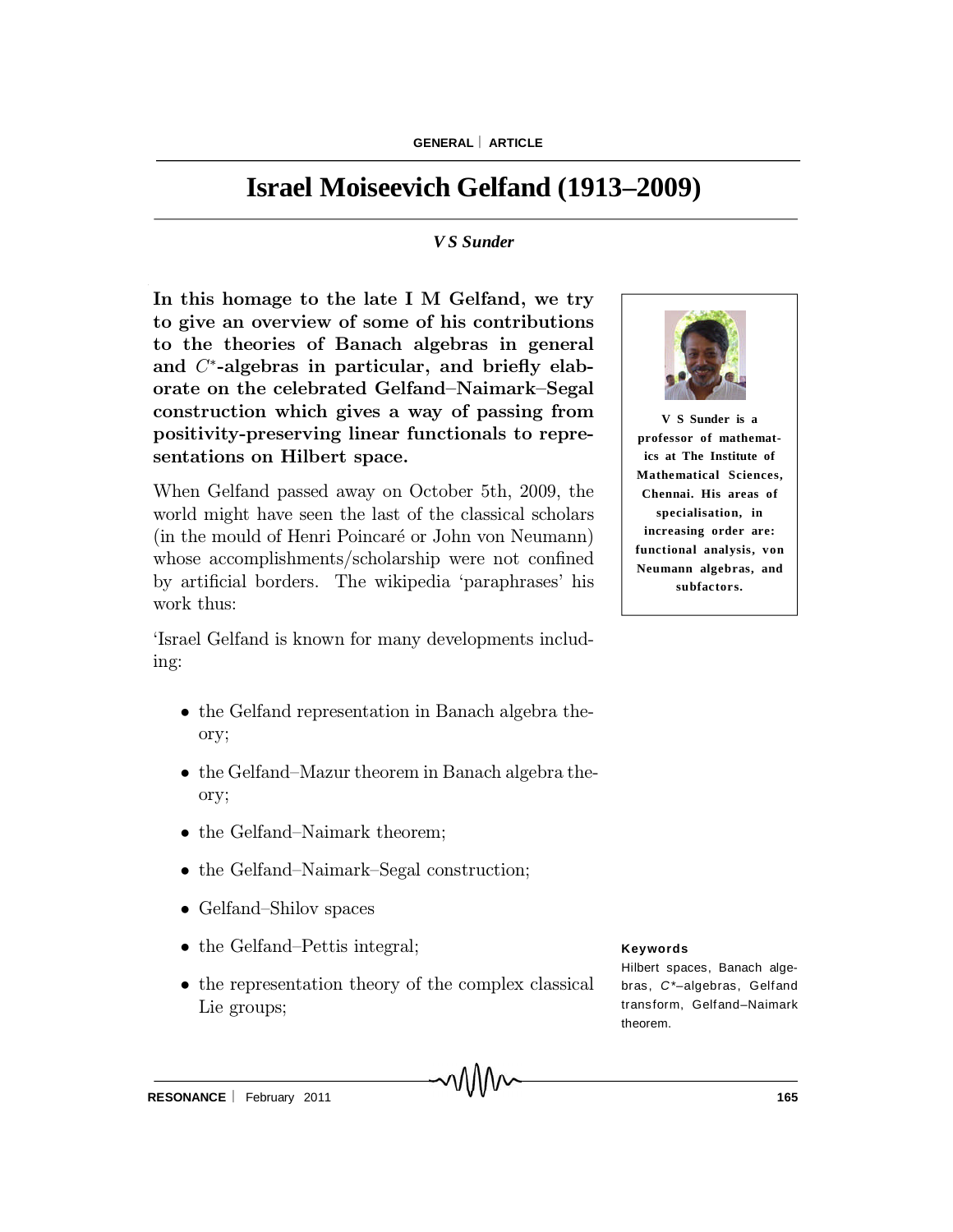$\ddot{\phantom{a}}$ 

- contributions to the theory of Verma modules in the representation theory of semisimple Lie algebras (with I.N. Bernstein and S.I. Gelfand);
- contributions to distribution theory and measures on infinite-dimensional spaces;
- the first observation of the connection of automorphic forms with representations (with Sergei Fomin);
- conjectures about the index theorem;
- Ordinary differential equations (Gelfand-Levitan theory);
- work on calculus of variations and soliton theory (Gelfand-Dikii equations);
- $\bullet$  contributions to the *philosophy of cusp forms*;
- Gelfand–Fuks cohomology of foliations;
- Gelfand-Kirillov dimension;
- integral geometry;
- combinatorial definition of the Pontryagin class;
- Coxeter functors;
- generalised hypergeometric series;
- Gelfand-Tsetlin patterns;
- and many other results, particularly in the representation theory for the classical groups.'

When I was requested to write something about Gelfand, my first reaction was to say 'how can I hope to do justice to his breadth and depth of mathematical contributions?' and at once realised that no one can. So I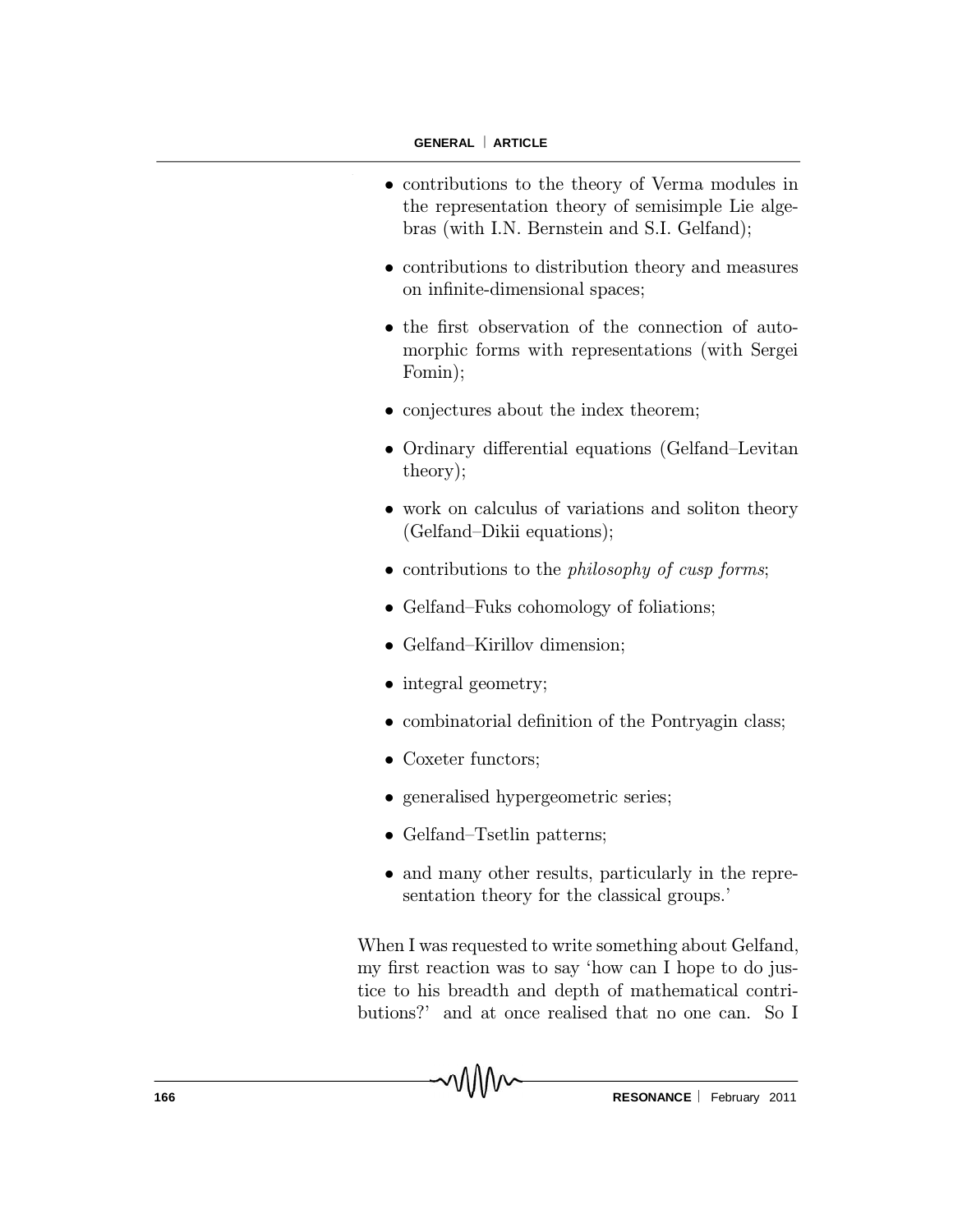agreed to write the piece, and I shall try to say something about what I am familiar with, namely his work related to operator algebras, as paraphrased in the first four items in the awe-inspiring list above.

As a brief advertisement of the sort of thing that these considerations permit us to do, consider the instance of fractional derivatives. To see what the meaning of  $D^{\frac{1}{2}}f$ or the 'derivative of order half' of  $f$  might be, or what  $D^a$  might mean for general a, first review the meaning of  $t^a$  for a number t: the assignment  $t \mapsto t^a = e^{a \log t}$  is a meaningfully defined, in fact even continuous function for  $t > 0$ . What Gelfand's theory achieves is to permit us to make the transition from merely polynomial functions to more general functions  $f(T)$  of operators, provided the operators are `good' and the functions are well-behaved on appropriate domains. The reason  $D^a$ can be made sense of is a combination of a couple of things, the first of of which we will not be able to go into: (a)  $D$  can be viewed as a 'positive self-adjoint, albeit unbounded', operator; and (b) a 'continuous functional calculus' can be defined for self-adjoint operators.

Operator algebras - which arose at the hands of von Neumann, primarily from considerations of the then new quantum mechanics  $-$  are far-reaching generalisations of the familiar algebras of continuous functions. They deal typically with `non-commutative involutive algebras'. A motivating toy example is provided by the class  $M_n(\mathbb{C})$ of  $n \times n$  matrices  $((a_{ij}))$  where,  $a_{ij}, 1 \le i, j \le n$  are complex numbers, which is an algebra with the usual de finition of linear combinations and product of matrices; the involution is the association  $((a_{ii}) ) = A \mapsto$  $A^* = ((\overline{a_{ji}}))$  to a matrix of its *adjoint* or conjugate transpose matrix. A matrix A satisfying  $A = A^*$  is said to be *self-adjoint*. If  $A$  is self-adjoint, then the set  $C^*(A) = \{ \sum_{i=1}^k c_k A^k : c_k \in \mathbb{C}, k \in \mathbb{N} \}$  of all polynomials in A is a *commutative*  $\ast$ -subalgebra of  $M_n(\mathbb{C})$ . The celebrated spectral theorem says that this entire sub-algebra

า∖/∖∖∧

Operator algebras– which arose at the handsof von Neumann, primarily from considerationsof the then new quantum mechanics – are far-reaching generalisations of the familiar algebrasof continuous functions. They deal typically with'non-commutative involutivealgebras'.A motivating toy example is provided by the class  $M_{_{\mathsf{N}}}(\mathbb{C})$ ) of  $n \times n$  matrices.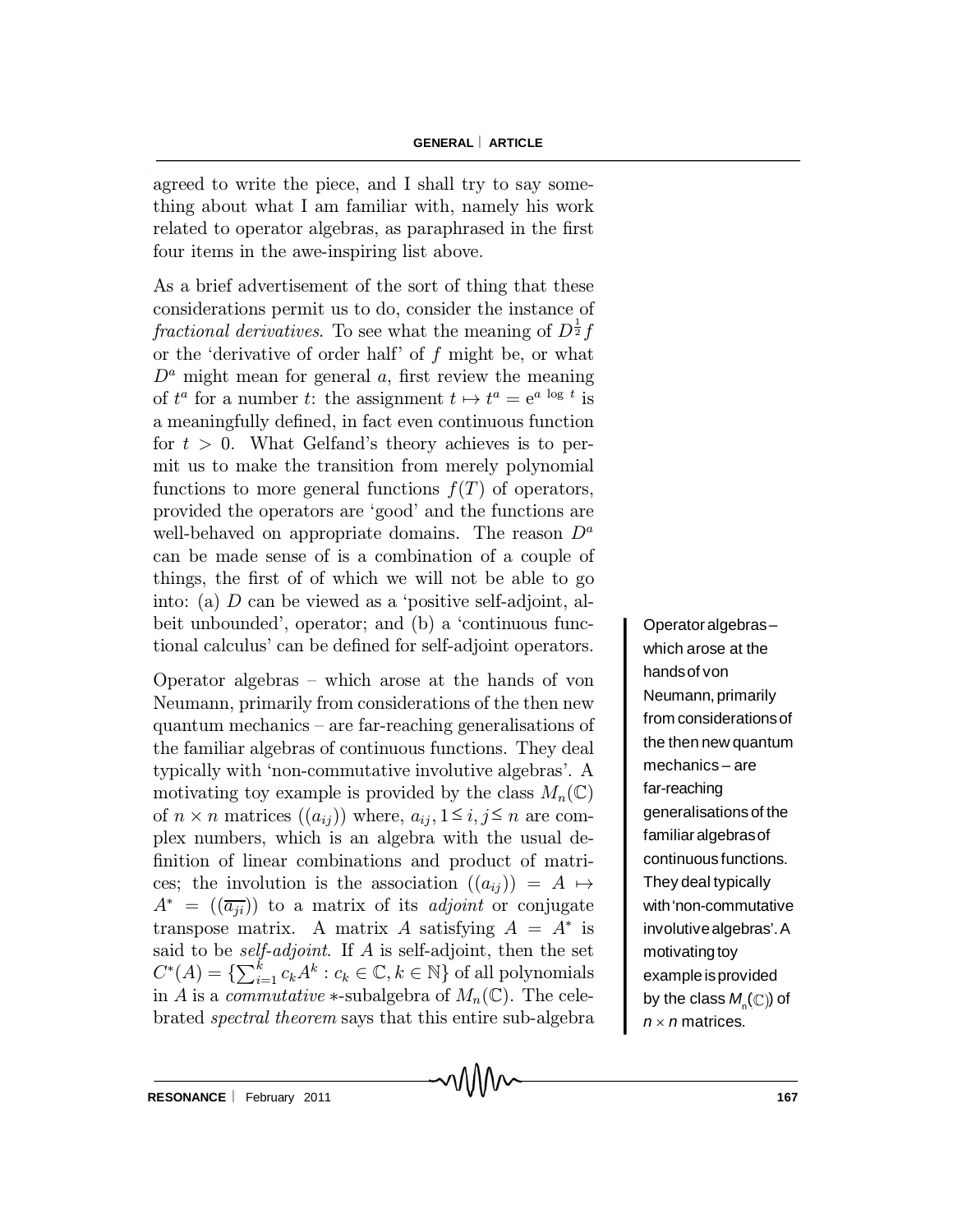**GENERAL ARTICLE**

| <sup>1</sup> A matrix U is unitary if $U^* U =$ |  |
|-------------------------------------------------|--|
| $111^* = 11^* = 11^*$                           |  |

*U*  $U^* = I$ ; i.e.,  $U^* = U^1$ . .

can be diagonalised meaning that there exists a unitary matrix  $U \in M_n(\mathbb{C})^1$  such that  $UCU^*$  is a diagonal matrix for every  $C \in C^*(A)$ .

It is true that (i) any matrix  $Z$  admits a (unique) Cartesian decomposition  $Z = X + iY$ , with X, Y self-adjoint, as well as a polar decomposition  $Z = UP$  with U unitary, and P 'positive' (meaning P can be written as  $A^2$  for some self-adjoint matrix); and that (ii) the above two facts and statements which can be proved easily about commutative \*-subalgebras of  $M_n(\mathbb{C})$  lead to a lot of statements which can be deduced about general matrices.

The generalisation of the last sentence from  $M_n(\mathbb{C})$  to more general 'operator algebras' is what gives crucial importance to the understanding of commutative operator algebras, and more generally, to the study of commutative Banach algebras,<sup>2</sup> and this is where the Gelfand transform makes an appearance. Taking a cue from the mileage obtained from this strategy by commutative algebraists, Gelfand started studying the (proper) maximal ideals of a commutative Banach algebra. The starting point in the analysis is the striking  $Gelfand-Mazur$ theorem which asserts that the only complex Banach algebra in which every non-zero element is invertible is the one-dimensional C.

The *spectrum* sp  $x$  of an element  $x$  in a not necessarily commutative Banach algebra  $A$  is defined to be

sp  $x = \{\lambda \in \mathbb{C} : (x - \lambda.1)$  is not invertible}.

*Remark* 1. A guiding example to keep in mind is  $A =$  $M_m(\mathbb{C})$ , in which case sp T is nothing but the set of eigenvalues of the matrix  $T$ . Already in this 'small' example of the matrix algebra, this non-emptiness of the spectrum of all matrices amounts to the quite non-trivial fact that all complex polynomials have complex roots.

 $2A$  Banach algebra  $A$  is an algebra which comes equipped with a norm such that (i)  $A$  is complete with respect to the distance coming from the norm, and  $(iii)||xy|| \leq ||x|| + ||y||$ , which implies that multiplication is continuous. We shall assume that  $A$  has a multiplicative identity 1 and that  $||1||=1.$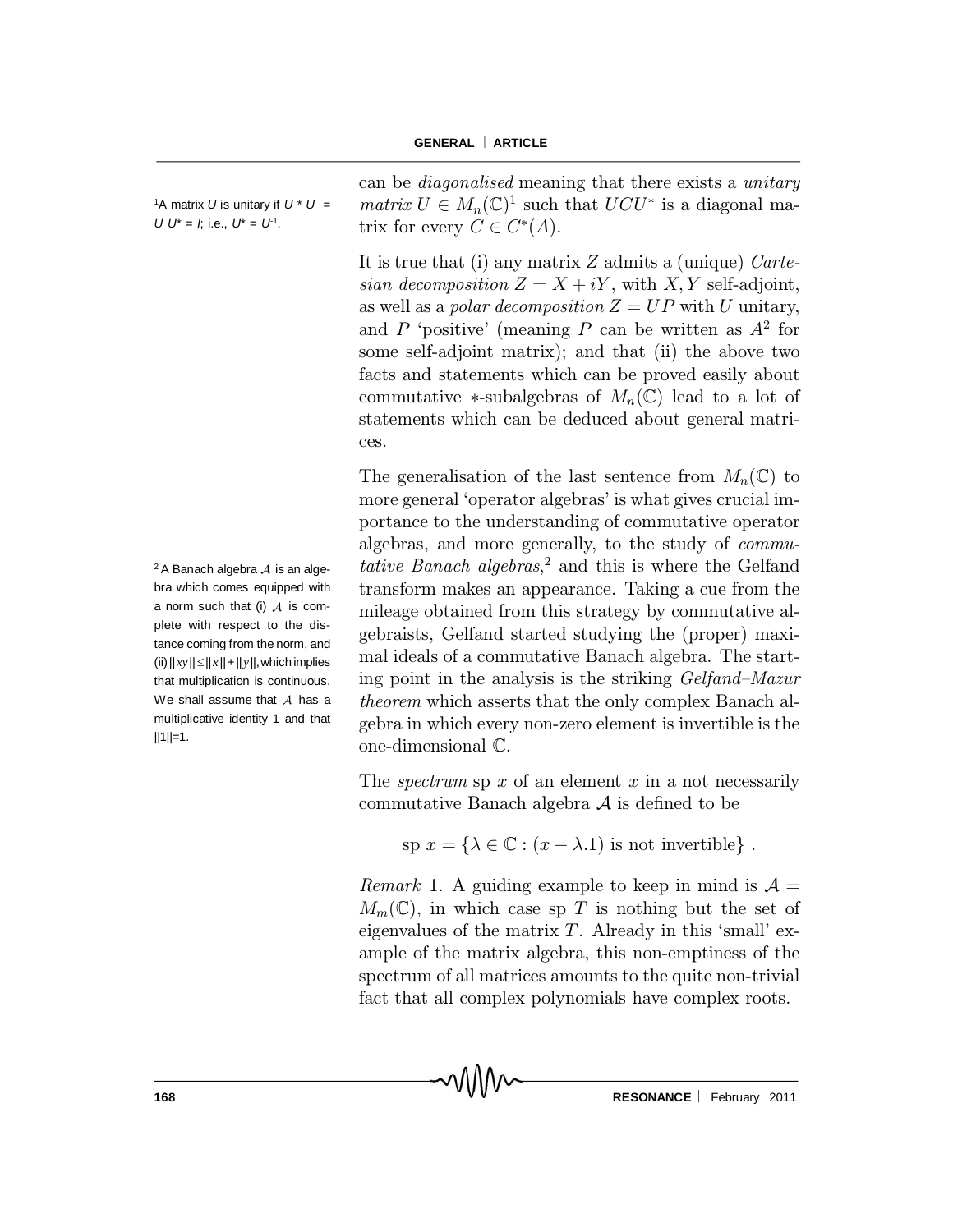Using some complex function theory, which is not surprising in view of the above Remark, one proves that sp  $x$  is always a non-empty compact set. The next proposition is an almost immediate consequence of this fact and the Gelfand-Mazur theorem.

## PROPOSITION 2.

- 1. The following conditions on an  $\mathcal{I} \subset \mathcal{A}$  are equivalent:
	- $\mathcal I$  is a (proper) maximal ideal in  $\mathcal A$  meaning  $\{0\} \neq \mathcal{I} \neq \mathcal{A}, \text{ and } x, y \in \mathcal{I}, a \in \mathcal{A}, \lambda \in \mathbb{C} \Rightarrow$  $ax, \lambda x + y \in \mathcal{I}$ ;
	- there exists a homomorphism  $\phi : A \rightarrow \mathbb{C}$ of unital complex algebras (i.e., (a)  $\phi((\alpha x +$  $y(z) = (\alpha \phi(x) + \phi(y))\phi(z)$  for all  $x, y, z \in A$ and  $\alpha \in \mathbb{C}$ , and (b)  $\phi(1) = 1$ ) such that

$$
\mathcal{I} = \ker \phi = \{x \in \mathcal{A} : \phi(x) = 0\} ;
$$

and the correspondence  $I \leftrightarrow \phi$  is bijective

- 2. For any  $x \in A$ , the following conditions on a complex number  $\lambda$  are equivalent:
	- $\lambda \in \text{sp } x$
	- $\bullet$  there exists a complex homomorphism  $\phi$  as above such that  $\phi(x) = \lambda$ .

Remark 3. It should be mentioned that commutativity of  $A$  is crucial for this theorem to be valid. For instance, if  $\mathcal{A} = M_n(\mathbb{C}), n \geq 2$ , then although part 1 of the above proposition is vacuously true,  $-$  since there exist neither proper maximal ideals nor complex homomorphisms  $$ part 2 is totally false.

What is true, however, is that knowledge of the commutative theory does lead to deep insights into the noncommutative world.

What is true, however, is that knowledgeof the commutative theory does lead to deep insights into the non-commutative world.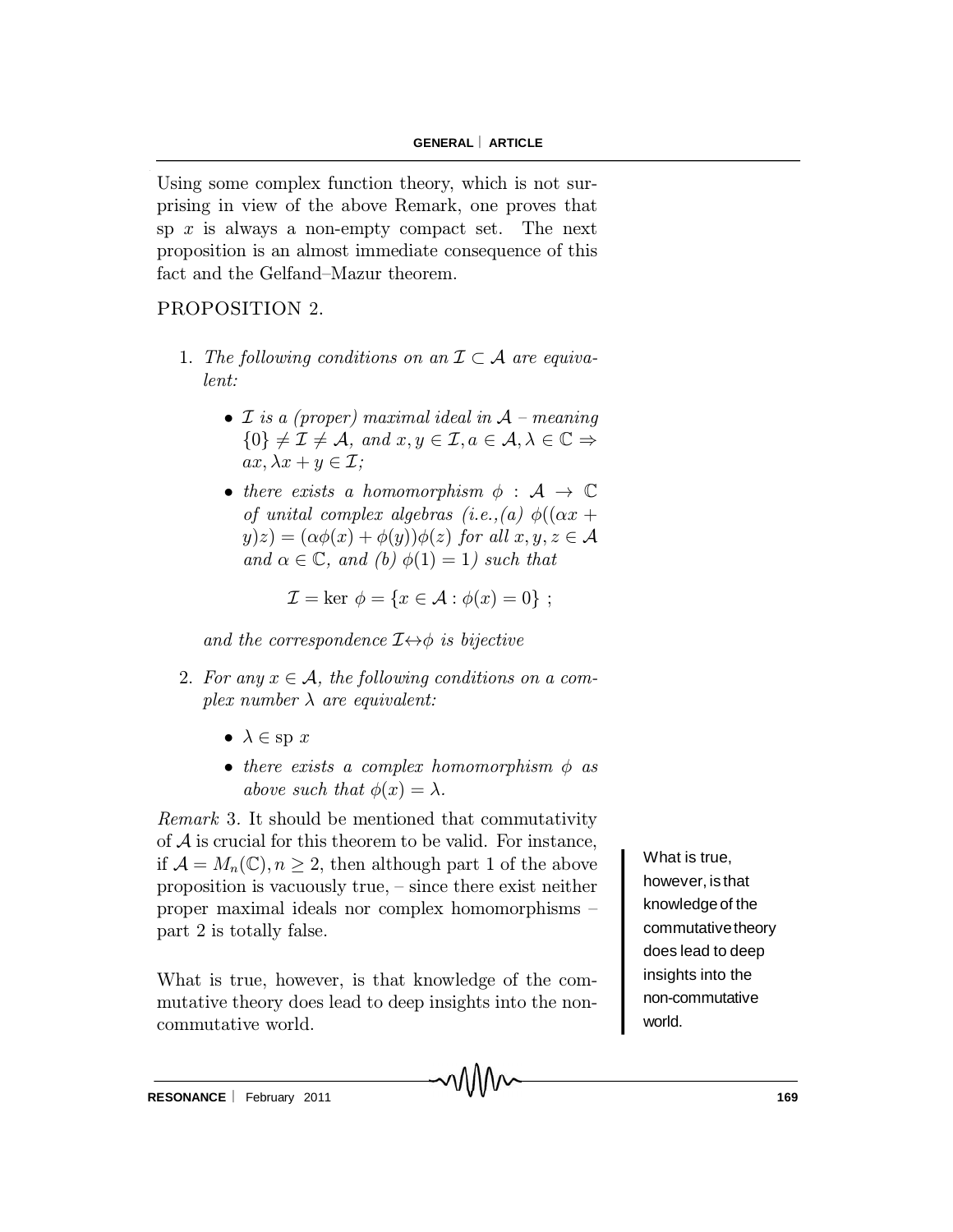<sup>3</sup> This says that  $\sup\{|\lambda| : \lambda \in \text{sp } x\} = \lim_{n \to \infty} ||x^n||^{1/n}$  A consequence of part 2 of the previous Proposition and the so-called 'spectral radius formula<sup>3</sup> is that if  $\phi$  is a complex homomorphism on  $A$ , then

$$
|\phi(x)| \le ||x|| \,\,\forall x \in \mathcal{A} \,\,,
$$

and consequently,  $\|\phi\| \leq 1$ .

The set of all unital complex homomorphisms on a unital commutative Banach algebra  $A$  is called the *spectrum* of A and is denoted by  $\mathcal{A}$ . It is not hard to see that complex homomorphism  $\phi$  satisfies  $\phi(1) = 1$  precisely when it is not identically zero. Hence, in case  $A$  does not have a unit, one takes  $A$  to be the set of all homomorphisms  $\phi : A \to \mathbb{C}$  which are not identically equal to zero. It is a fact that there exists a unital Banach algebra  $\mathcal{A}^1$ and a distinguished homomorphism  $\phi_0 \in \mathcal{A}^1$  such that A can be identified with ker  $\phi_0$ .

The remarks of the preceding two paragraphs, taken in conjunction with a result of Alaoglu on  $weak^*$  topologies, have the following consequence:

Theorem 4. Define the Gelfand transform to be the assignment, to each x in A, of the function  $\Gamma(x) = \hat{x}$ :  $\mathcal{A} \to \mathbb{C}$  defined by

$$
\hat{x}(\phi) = \phi(x) .
$$

Then:

• There is a canonical topology on  $\hat{\mathcal{A}}$  such that  $\hat{\mathcal{A}}$  is a compact Hausdorff space if  $A$  has an identity, and if A does not have an identity, then  $\mathcal{\hat{A}}$  is a locally compact Hausdorff space, with one-point compactification identifiable with  $\mathcal{A}^1$  (and  $\phi_0$  playing the role of the point at infinity).

MMv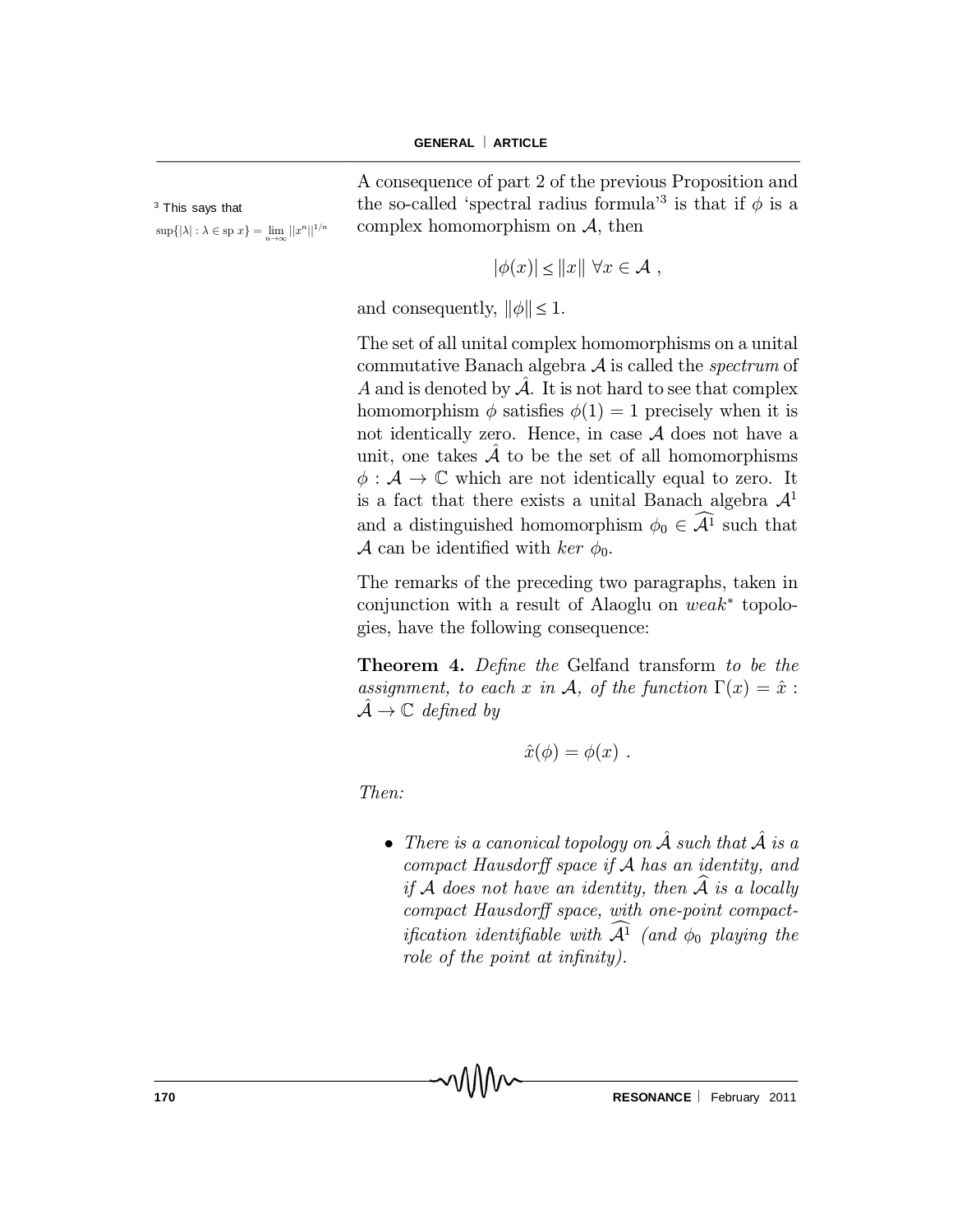#### **GENERAL ARTICLE**

- $\bullet \Gamma(x)$  is a continuous function on  $\mathcal A$  which 'vanishes at infinity' if  $A$  does not have identity; one says  $\hat{x} \in C(\hat{\mathcal{A}})$  or  $\hat{x} \in C_0(\hat{\mathcal{A}})$  if A has or does not have an identity.
- $\Gamma: \mathcal{A} \to C(\hat{\mathcal{A}})$  (resp.,  $C_0(\hat{\mathcal{A}})$ ) is a contractive Banach algebra homomorphism - meaning that  $\Gamma((\alpha x+\alpha)y)$  $y(z) = (\alpha \Gamma(x) + \Gamma(y))\Gamma(z)$  and  $\|\Gamma(x)\| \leq \|x\|.$

In the previous theorem, the algebra operations in the spaces of continuous functions are the obvious pointwise ones, while the norm is the 'sup' norm:  $||f|| =$  $\sup\{|f(x)| : x$  in the domain of f.

Thus, the Gelfand transform maps every commutative Banach algebra into an algebra of continuous functions.

Example 5.

1. The space  $\ell^1(\mathbb{Z}) = {\alpha = ((\alpha_n))_{n \in \mathbb{Z}} : \sum_n |\alpha_n|}$  $\infty$  is a Banach algebra with respect to 'convolution product'  $\alpha * \beta = \gamma$  defined by

$$
\gamma_n = \sum_{k \in \mathbb{Z}} \alpha_k \beta_{n-k}
$$

and

$$
\|\alpha\| = \sum_n |\alpha_n|.
$$

Define  $\delta_n$  to be the sequence whose only non-zero coordinate is a 1 in the  $n$ -th place, and notice that

$$
\delta_n\delta_m=\delta_{m+n}
$$

and in particular  $\delta_0$  is the 1 of  $\ell^1(\mathbb{Z})$ ; further,

$$
\alpha \in \ell^1(\mathbb{Z}) \Rightarrow \alpha = \sum_{n=-\infty}^{\infty} \alpha_n \delta_n .
$$

Thus, theGelfand transform maps everycommutative Banach algebra into an algebra of continuous functions.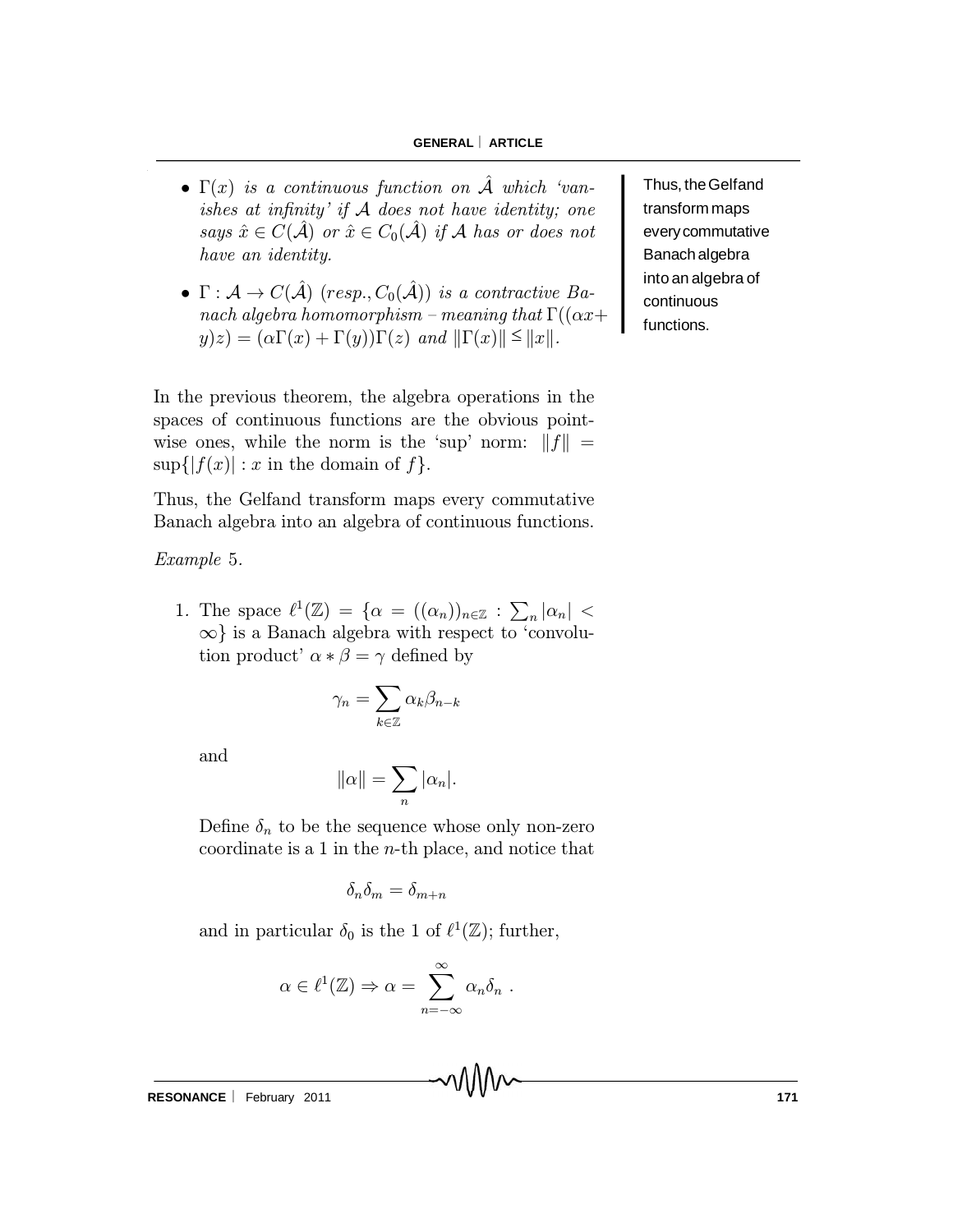It follows that if  $\phi \in \widetilde{\ell^1}(\mathbb{Z})$  and  $\alpha \in \ell^1(\mathbb{Z})$ , then

$$
\phi(\alpha) = \phi(\sum_{n=-\infty}^{\infty} \alpha_n \delta_n)
$$

$$
= \sum_{n=-\infty}^{\infty} \alpha_n \phi(\delta_n)
$$

$$
= \sum_{n=-\infty}^{\infty} \alpha_n \phi(\delta_1^n)
$$

$$
= \sum_{n=-\infty}^{\infty} \alpha_n \phi(\delta_1)^n.
$$

Any locally compact abeliangroup*G* possesses an intrinsic(left-) *Haar measure*  $\mu$  which is (left-)translation invariant.

> So we have an identification  $(\widehat{\ell^1}(\mathbb{Z})) \cong \mathbb{T} = \{z \in \mathbb{Z} \}$  $\mathbb{C}: |z|=1$  via  $\widehat{\ell^1}(\mathbb{Z}) \ni \phi \leftrightarrow \phi(\delta_1) \in \mathbb{T}$ ; and we find that  $\hat{\alpha}(z) = \sum_n \alpha_n z^n$  for all  $\alpha \in \ell^1(\mathbb{Z})$ .

2. More generally than in the previous example, any locally compact abelian group G possesses an intrinsic (left-)*Haar measure*  $\mu$  which is (left-) translation invariant, meaning  $\mu(E) = \mu(sE)$  for all  $s \in G$  (where  $sE = \{st : t \in E\}$ ; the associated  $L^1(G) = \{f: \int_G |f| \mathrm{d} \mu < \infty\}$  is a commutative Banach algebra with respect to convolution product defined by

$$
(f * g)(t) = \int_G f(s)g(t - s)\mathrm{d}\mu(t)
$$

and norm  $||f|| = \int_G |f| d\mu$ . It is a fact that if  $\Gamma$ denotes the set  $\{\gamma : G \to \mathbb{T} | \gamma \text{ is a continuous group}\}$ homomorphism then  $\Gamma$  is a group with respect to the product rule

$$
(\gamma_1\gamma_2)(t)=\gamma_1(t)\gamma_2(t)
$$
;

and that the equation

MW

$$
\phi_{\gamma}(f) = \int_{G} f(s)\gamma(s)\mathrm{d}\mu(s)
$$

**172 RESONANCE** February 2011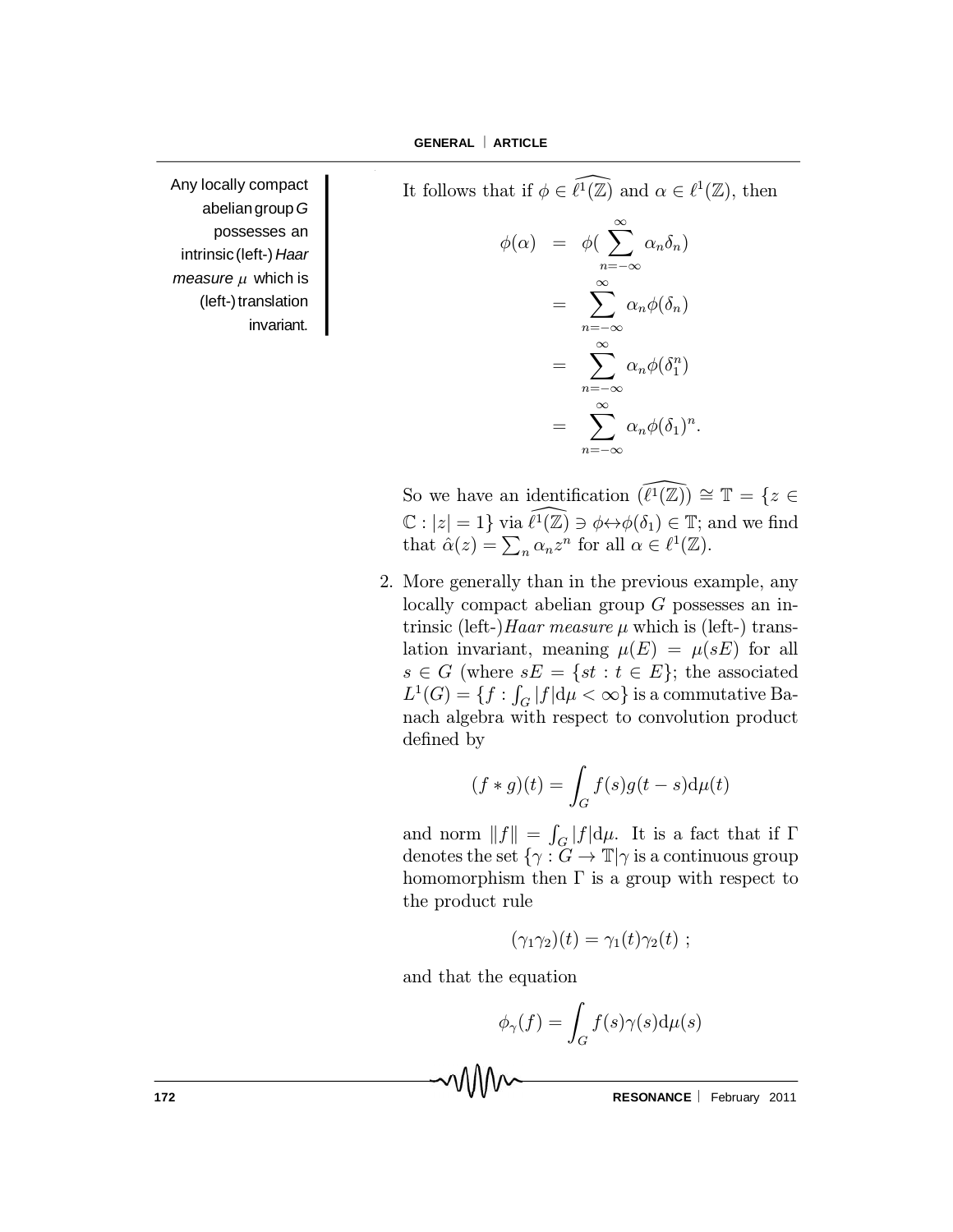defines a bijective correspondence  $\Gamma \ni \gamma \to \phi_{\gamma} \in$  $\widehat{L}^1(G)$ . The locally compact topology on  $\widehat{L}^1(G)$ equips  $\Gamma$  with the structure of a locally compact group, and the Gelfand transform

$$
\hat{f}(\gamma) = \int_G f(s)\gamma(s)\mathrm{d}\mu(s)
$$

is essentially nothing but the classical Fourier transform!

In general, the Gelfand transform need not be 1-1; however one good consequence of this fact comes from an investigation of the best possible situation. To see this, begin by noting that, in addition to being a commutative Banach algebra, the space  $C(X)$  (resp.,  $C_0(X)$ ) of continuous functions on a compact Hausdorff space (resp., continuous functions vanishing at infinity on a locally compact Hausdorff space)  $X$  has the following extra structure:

There exists an involution  $f \mapsto f^*$  (where  $f^*(x) = f(x)$ ) which satisfies the following properties:

$$
(\alpha f + g)^{*} = \overline{\alpha} f^{*} + g^{*}
$$
  
\n
$$
(fg)^{*} = g^{*} f^{*}
$$
  
\n
$$
(f^{*})^{*} = f
$$
  
\n
$$
||f^{*}f|| = ||f||^{2}.
$$
  
\n(1)

These axioms are sufficiently important to warrant a definition. A Banach algebra  ${\mathcal A}$  is called a  $C^*$ -algebra if it admits an involution satisfying the conditions listed in  $(1)$ . A possible justification for this definition lies in the following result.

Theorem 6. (Gelfand-Naimark Theorem). The following conditions on a Banach algebra A are equivalent:

A Banach algebra

A is called a *<sup>C</sup>*\* *algebra* if it admits aninvolution satisfying the conditions listed in equation (1).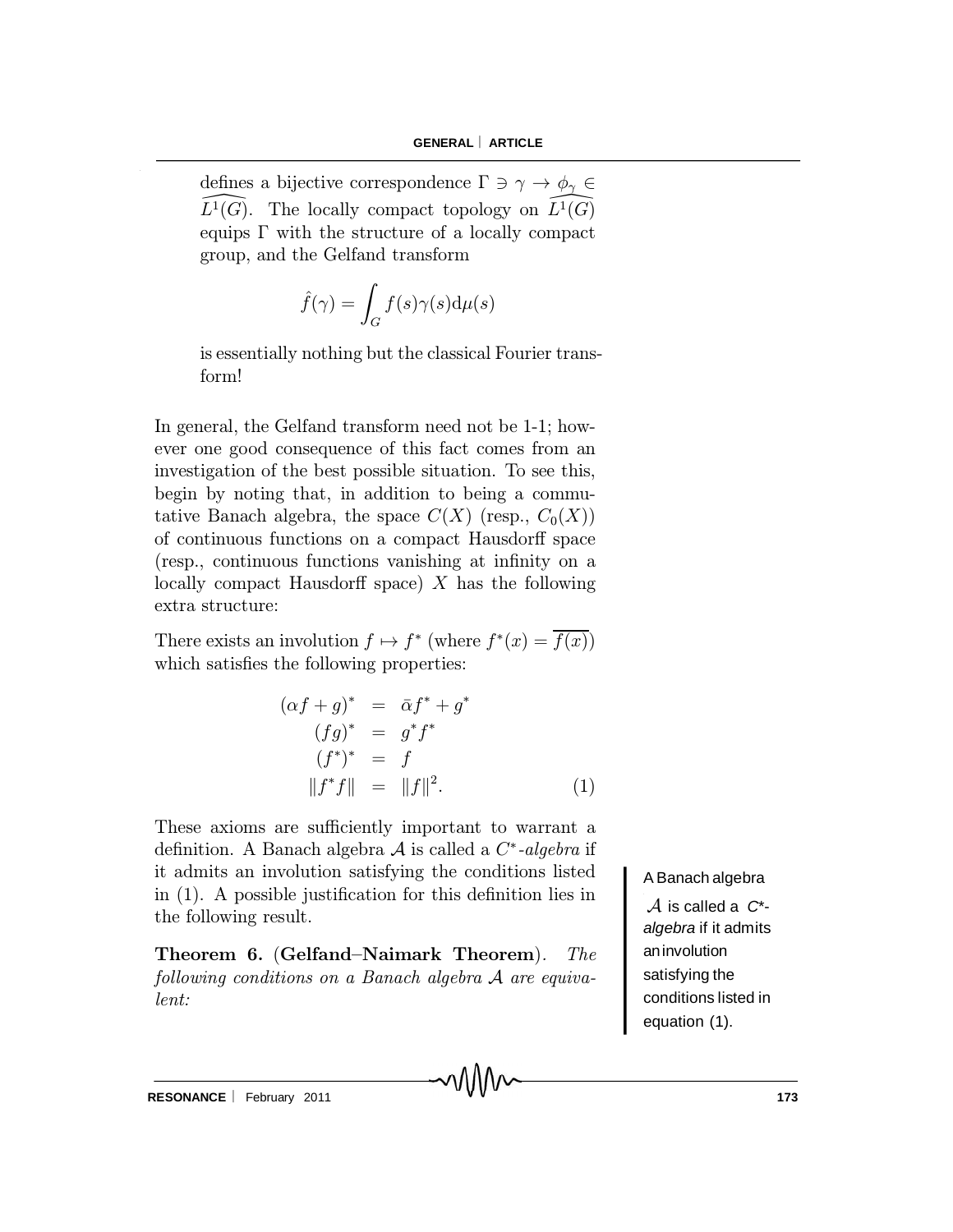- 1. The Gelfand transform is a norm-preserving isomorphism of A onto  $C(\tilde{\mathcal{A}})$  or  $C_0(\tilde{\mathcal{A}})$ , according as whether A has an identity or not.
- 2. A has the structure of a commutative  $C^*$ -algebra.

Further, in that case,  $\Gamma$  is automatically an isomorphism of \*-algebras (i.e., also  $\Gamma(x^*) = \Gamma(x)$ ).

Thus, not only does the Gelfand-Naimark theorem identify the precise mathematical structure possessed by the function algebra  $C(X)$  (as that of a commutative unital  $C^*$ -algebra), it can also be seen to identify the important notion of a neither necessarily commutative nor unital  $C^*$ -algebra. (The astute reader might have suspected the arrival of non-commutative  $C^*$ -algebras from our listing (1) of the axioms where we had demanded that the involution reverse products.)

Classic examples of non-commutative  $C^*$ -algebras are  $M_n(\mathbb{C}), n > 1$ , and more generally, (their infinite-dimensional version, given by) the set  $\mathcal{L}(\mathcal{H})$  of all continuous linear operators on a Hilbert space  $\mathcal{H}$ , where the product  $AB = A \circ B$  is given by composition of maps, the norm is given by

$$
||A|| = \sup{||Ax|| : x \in \mathcal{H}, ||x|| \le 1},
$$

and the involution is given by setting  $A^*$  to be the unique element<sup>4</sup> of  $\mathcal{L}(\mathcal{H})$  with the property that

$$
\langle Ax, y \rangle = \langle x, A^*y \rangle \,\forall x, y \in \mathcal{H}.
$$

More generally, any subalgebra  $\mathcal{A}_0$  of  $\mathcal{L}(\mathcal{H})$ , or of any  $C^*$ -algebra  $\mathcal A$  for that matter, which is self-adjoint and norm-closed (meaning  $\{x\}_n \subset \mathcal{A}_0, x \in \mathcal{A}, ||x_n - x|| \to$  $0 \Rightarrow x, x^* \in \mathcal{A}_0$  is a C<sup>\*</sup>-algebra in its own right. Each subset S of a  $C^*$ -algebra is contained in a smallest  $C^*$ subalgebra  $C^*(S)$ , which is then said to be 'generated'

<sup>4</sup> The existence and uniqueness of such an adjoint operator is a small proposition and an easy consequence of the so-called Riesz lemma which says that the only continuous linear functionals on are of the form  $x \mapsto \langle x, z \rangle$  for some (uniquely determined) element  $z \in \mathcal{H}$ .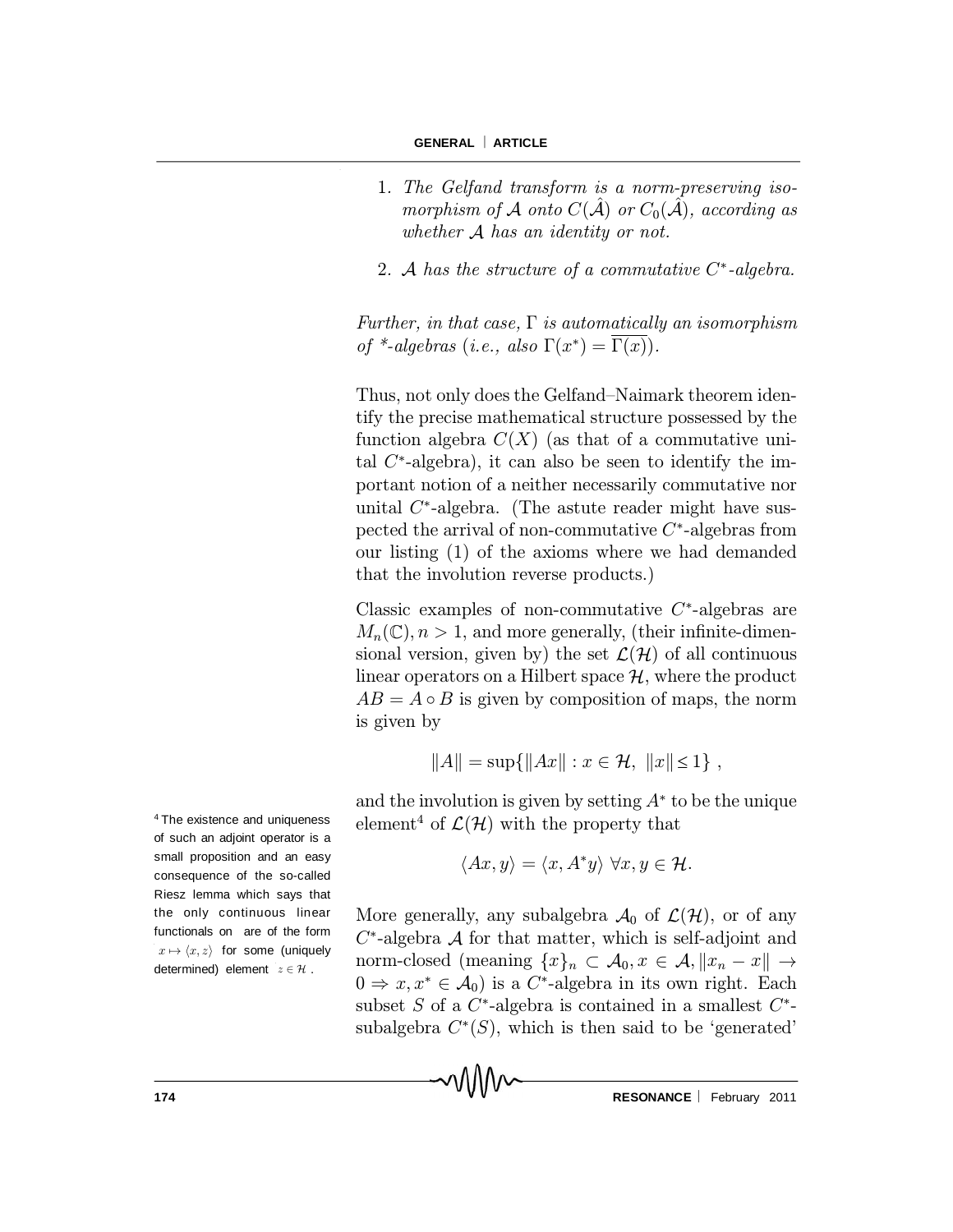by S. For instance,  $C^*(\lbrace x \rbrace)$  is the closure of the set of linear combinations of 'words' in  $x$  and  $x^*$  (such as  $x^*xxxx^*xxxx$  for instance). In particular, it is not hard to see that  $C^*(\lbrace x \rbrace)$  is commutative precisely when  $xx^* =$  $x^*x$ ; such elements are said to be *normal*. Thus, examples of normal elements are self-adjoint  $(x = x^*)$  and unitary  $(uu^* = u^*u = 1)$  elements. It is a pleasant consequence of the Gelfand-Naimark theorem that if  $x$ is normal, then  $\widehat{C^*}(\overline{\{x\}}) \cong \text{sp } x$  and that  $C^*(\overline{\{x\}}) \cong$  ${f \in \{C(\text{sp } x): f(0) = 0\}}$ . Thus the Gelfand-Naimark theorem gives vital information  $-$  such, for instance, as contained in part  $3$  of the next proposition  $-$  about the  $C^*$ -subalgebras generated by normal elements, by letting us deal with normal elements as comfortably as with functions.

By the way, one of the first facts that one proves about  $C^*$ -algebras that is not a consequence of the commutative theory (the point being that  $x$  may not commute with the  $z$  of  $(2)$  below) is this statement regarding positivity:

## PROPOSITION 7.

The following conditions on an element  $x \in \mathcal{A}$  are equivalent:

- 1. x is self-adjoint and sp  $x \in [0,\infty)$ .
- 2. There exists some  $z \in A$  such that  $x = z^*z$ .
- 3. There exists a self-adjoint  $y \in A$  such that  $x = y^2$ ;.

Such an x is said to be positive and we write  $x \geq 0$  or  $x \in \mathcal{A}_{+}$  to indicate this fact.

Further, the self-adjoint square-root y may be chosen to be positive, and such a positive square root of  $x$  is unique.

Just as the Gelfand–Naimark theorem identifies commutative unital  $C^*$ -algebras as algebras of continuous

Just as the Gelfand– Naimark theorem identifiescommutative unital *C*\*-algebras as algebrasof continuous functions on a compactHausdorff space, there is a 'noncommutativeGelfand– Naimark theorem' which shows that any  $C^*$ -algebra  $\mathcal A$  is isomorphic to a *C*\* subalgebraof some  $\mathcal{L}(\mathcal{H})$ .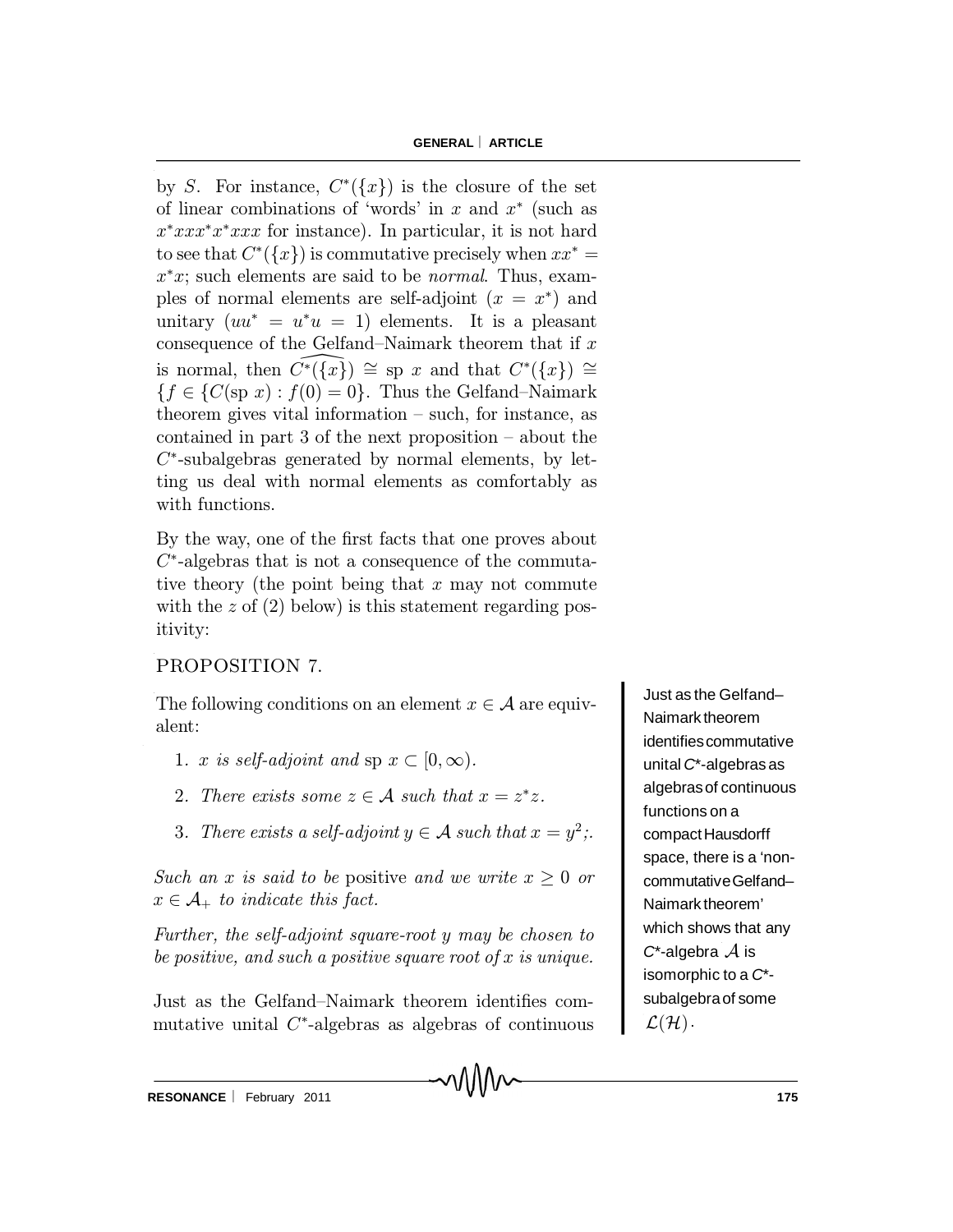functions on a compact Hausdorff space, there is a 'noncommutative Gelfand-Naimark theorem' which shows that any  $C^*$ -algebra  $\mathcal A$  is isomorphic to a  $C^*$ -subalgebra of some  $\mathcal{L}(\mathcal{H})$  – which is another way of saying that A admits a faithful  $(= 1-1)$  representation on a Hilbert space  $\mathcal{H}$  (= a \*-homomorphism into  $\mathcal{L}(\mathcal{H})$ ). The key is to find a way to construct one, and then enough of them, and finally a faithful one. This comes from an ingenious adaptation of integration theory to the noncommutative context.

Let us see how to construct a representation of  $C[0, 1]$ , for instance. The first Hilbert space one can think of in connection with [0, 1] is the Hilbert space  $L^2([0,1])$ which may be thought of as the completion of  $C[0, 1]$ with respect to the norm given by the inner-product

$$
\langle f, g \rangle = \int_0^1 f(x) \overline{g(x)} dx
$$
;

and there is a most natural representation  $\pi : C([0,1]) \rightarrow$  $\mathcal{L}(L^2([0,1]),$  given by

$$
(\pi(f)\xi)(x) = f(x)\xi(x) ,
$$

where elements  $\xi \in L^2([0,1])$  are viewed as (measurable and) square-integrable functions on [0; 1]. The fact that all this goes over perfectly, almost verbatim, to the case of any  $C^*$ -algebra, is the content of the immensely useful  $Gelfand-Naimark-Segal$  construction.

The bridge needed to make this transition is provided by the celebrated Riesz representation theorem which may be stated thus:

Theorem 8. (Riesz Representation Theorem). The following conditions on a linear functional  $\phi$  on  $C(X)$  $(X$  compact Hausdorff) are equivalent:

1.  $\phi$  preserves positivity:  $f \geq 0 \Rightarrow \phi(f) \geq 0;$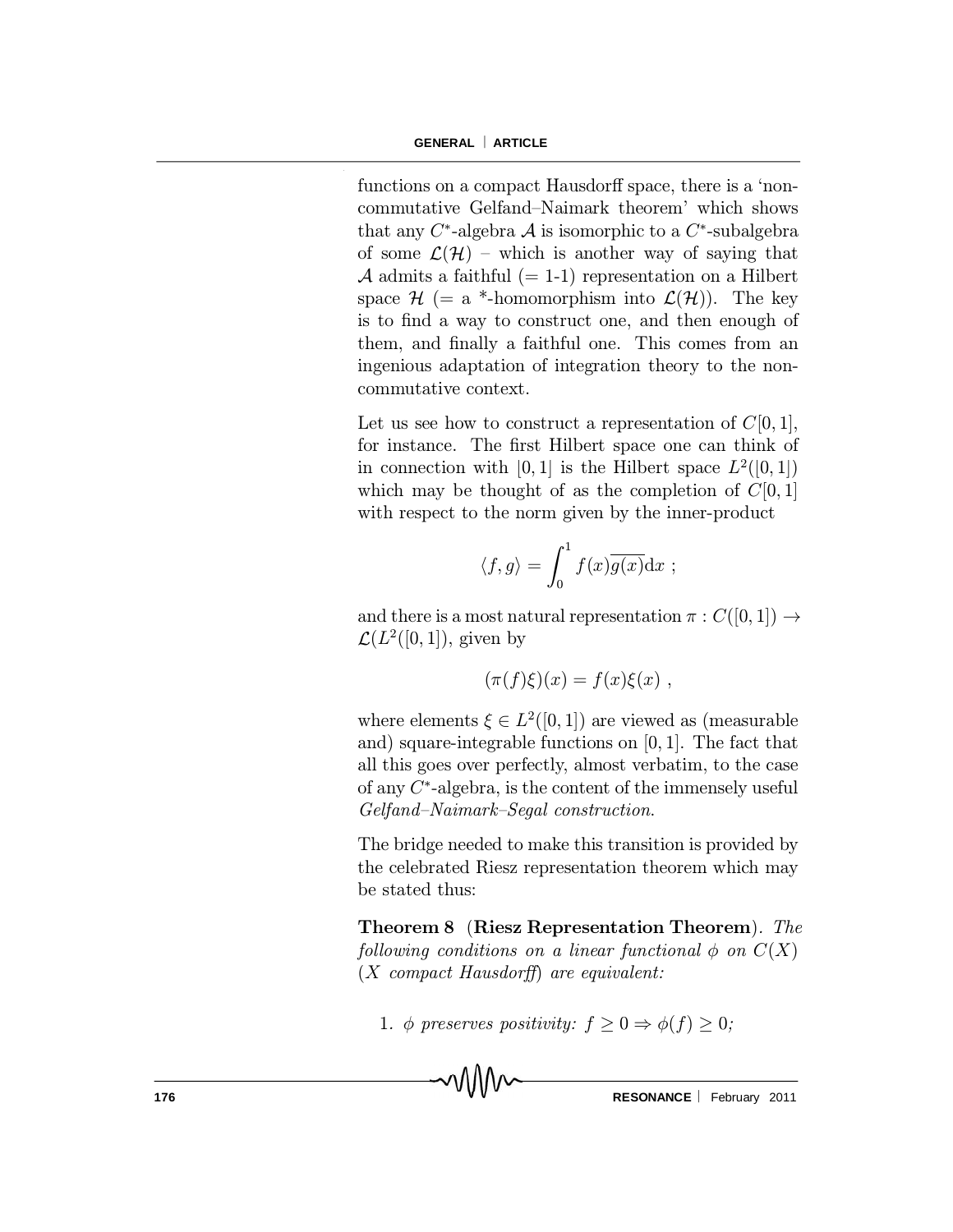2. there exists a finite positive measure  $\mu$  defined on (the Borel sets in) X such that

$$
\phi(f) = \int_X f \mathrm{d}\mu \ ;
$$

3.  $\phi$  is a continuous, i.e. bounded, linear functional on  $C(X)$  and  $\|\phi\| = \phi(1)$  (where 1 denotes the *identity of*  $C(X)$ .

Call a linear functional  $\phi$  on a C<sup>\*</sup>-algebra *positive* if  $\phi(z^*z) \geq 0 \ \forall z \in \mathcal{A}$ . Given such a  $\phi$ , the equation  $\langle x, y \rangle_{\phi} = \phi(y^*x)$  is seen to define a 'semi-inner-product' on  $\mathcal{A}^5$ ; and consequently the Cauchy–Schwarz inequality is valid:

$$
|\phi(y^*x)|^2 = |\langle x, y \rangle_{\phi}|
$$
  
\n
$$
\leq \langle x, x \rangle_{\phi} \langle y, y \rangle_{\phi}
$$
  
\n
$$
= \phi(x^*x) \phi(y^*y) .
$$
\n(2)

5 This means that  $\langle x, y \rangle_{\phi}$  is linear in x and conjugate-linear in y (so  $\langle \Sigma_i \alpha_i x_i, \Sigma_j \beta_j y_j \rangle_{\phi} =$  $\sum_i \alpha_i \sum_j \bar{\beta}_j \langle x_i, y_j \rangle_{\phi}$  and satisfies  $\langle x, x \rangle_{\phi} \geq 0 \forall x.$ 

Putting  $y = 1$  in (2) yields

$$
|\phi(x)|^2 \leq \phi(x^*x)\phi(1)
$$
  
\n
$$
\leq ||x^*x||\phi(1)^2
$$
  
\n
$$
\leq ||x||^2\phi(1)^2
$$

thereby establishing that

$$
\phi \ge 0 \Rightarrow \|\phi\| = \phi(1) \tag{3}
$$

even for non-commutative  $C^*$ -algebras.

A second useful consequence of (2) is that for  $x \in A$ , we have

$$
\phi(x^*x) = 0 \Leftrightarrow \phi(y^*x) = 0 \,\,\forall y \in \mathcal{A} \;;
$$

hence the so-called radical

$$
\text{Rad}(\phi) = \{x \in \mathcal{A} : \phi(x^*x) = 0\}
$$

of a positive linear functional is always a left-ideal in A.

This has two consequences:

**RESONANCE** | February 2011 **177 177**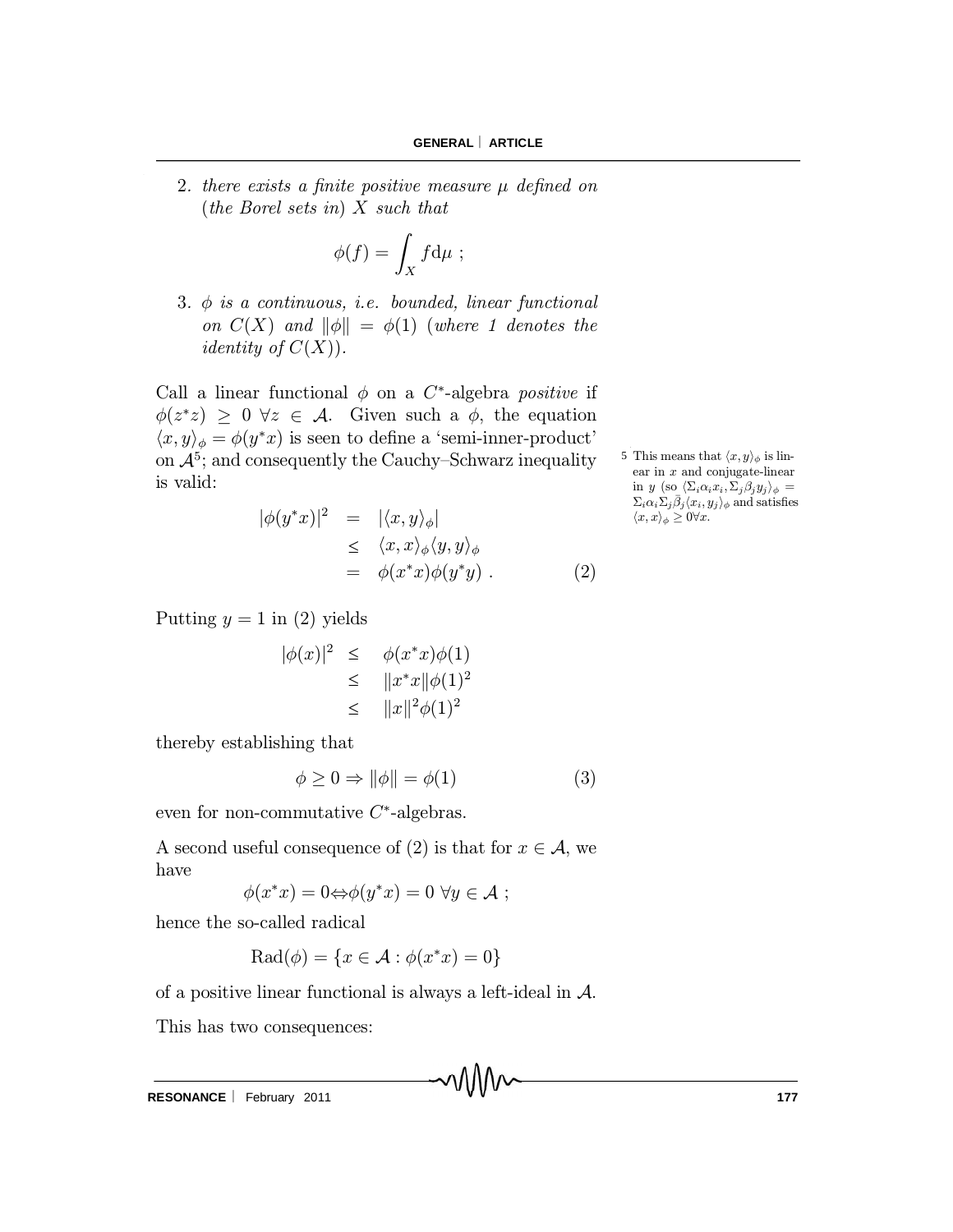1. The quotient vector space  $A/Rad(\phi)$  has a genuine inner product given by

$$
\langle \hat{x}, \hat{y} \rangle = \phi(y^*x)
$$

where we write  $\hat{z}$  for the coset  $z + \text{Rad}(\phi)$ .

2. For each  $x \in \mathcal{A}$ , the equation  $\lambda(x)\hat{y} = \hat{x}\hat{y}$  yields an unambiguously defined linear transformation  $\lambda(x)$ on  $A/Rad(\phi)$ .

We may summarise the conclusions of this Gelfand-Naimark-Segal (GNS, for short) construction thus:

**Theorem 9.** Let  $\phi$  be a positive functional on a  $C^*$ algebra. Then there exists a representation  $\pi$  of  $\mathcal A$  on a Hilbert space H and a vector  $\xi \in \mathcal{H}$  such that

$$
\phi(x) = \langle \pi(x)\xi, \xi \rangle \,\,\forall x \in \mathcal{A}.
$$

*Proof.* Let  $H$  be the Hilbert space completion of the inner-product space  $A/Rad(\phi)$ . We first assert that the equation in item  $(2)$  above defines a bounded operator  $\lambda(x)$  on  $A/Rad(\phi)$  and hence extends uniquely to a bounded operator  $\pi(x)$  on H. For this we begin by noting that if, for fixed  $y \in \mathcal{A}$ , we define  $\phi_y(z) =$  $\phi(y^*zy)$ , then,  $\phi_y \geq 0$  since  $\phi_y(x^*x) = \phi(y^*x^*xy) =$  $\phi((xy)^*(xy)) \geq 0$ . Hence by an application of (3) to  $\phi_y$ , we find that

$$
\begin{array}{rcl}\n|\phi(y^*zy)| & = & |\phi_y(z)| \\
& \leq & \phi_y(1)\|z\| \\
& = & \|z\|\phi(y^*y)\n\end{array} \tag{4}
$$

and it follows that

MMv

$$
\|\lambda(x)\hat{y}\|_{\phi}^{2} = \|\widehat{xy}\|_{\phi}^{2}
$$
  
\n
$$
= \phi(y^*x^*xy)
$$
  
\n
$$
\leq \|x^*x\|\phi(y^*y) \quad by \text{ (4)}
$$
  
\n
$$
= \|x\|^2 \|\hat{y}\|_{\phi}^{2} .
$$

**178 RESONANCE** February 2011